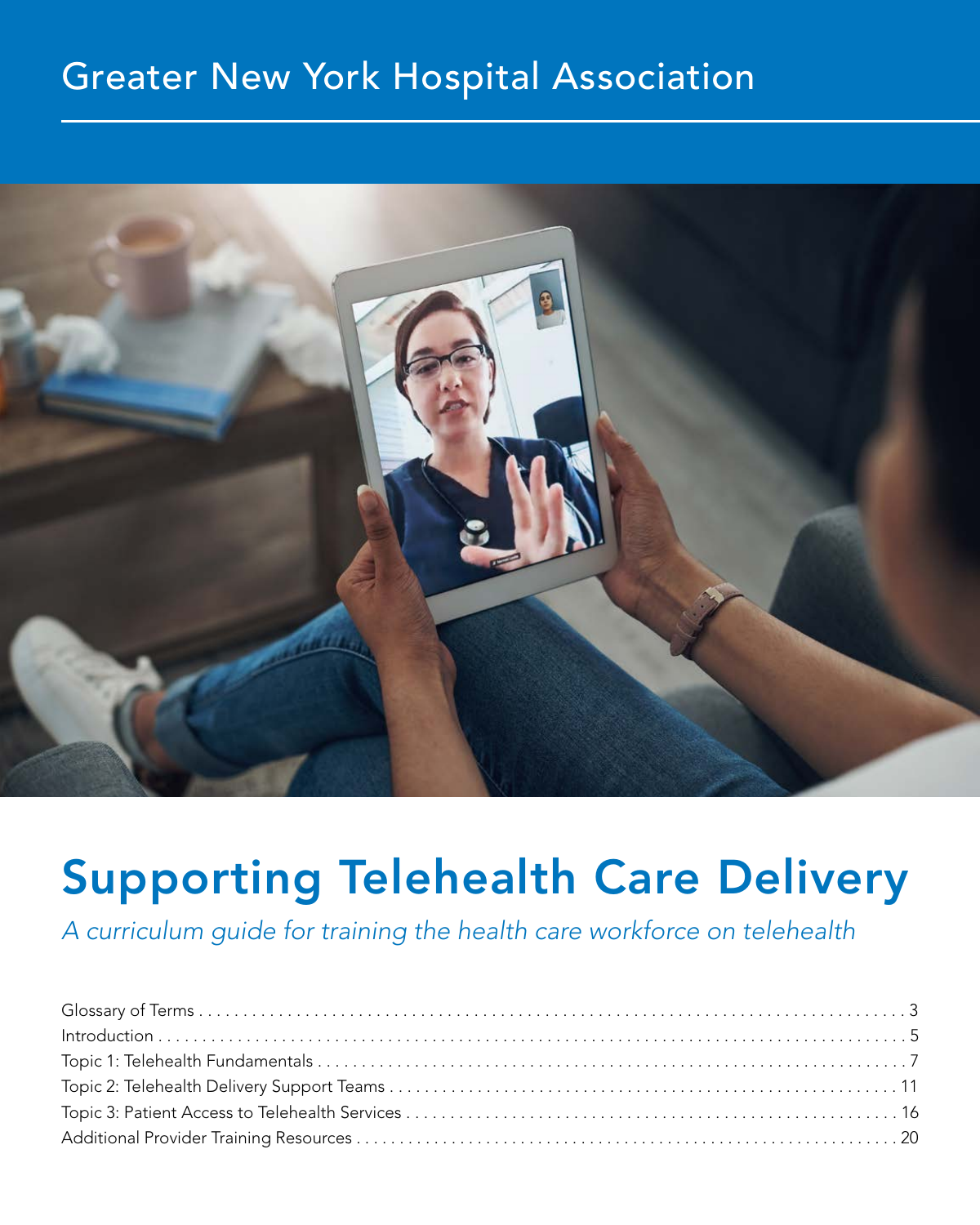# Acknowledgements

GNYHA thanks the New York Alliance for Careers in Healthcare (NYACH) for funding the development of this curriculum guide. This work was created as part of the NYACH Ready for Healthcare initiative, which was funded as part of JPMorgan Chase's *New Skills for Youth* initiative. NYACH is a public-private industry partnership that drives investment and innovation in the fast-changing New York City health care ecosystem. NYACH's work is informed by its Partners Council, which includes GNYHA and other health care associations, educational institutions, and organized labor.

GNYHA also thanks representatives from the following organizations who helped inform the content.

- Community Healthcare Network
- Jamaica Hospital Medical Center
- Montefiore Health System
- Mount Sinai Health System
- NewYork-Presbyterian Hospital
- Northwell Health
- NYC Health + Hospitals
- SBH Health System

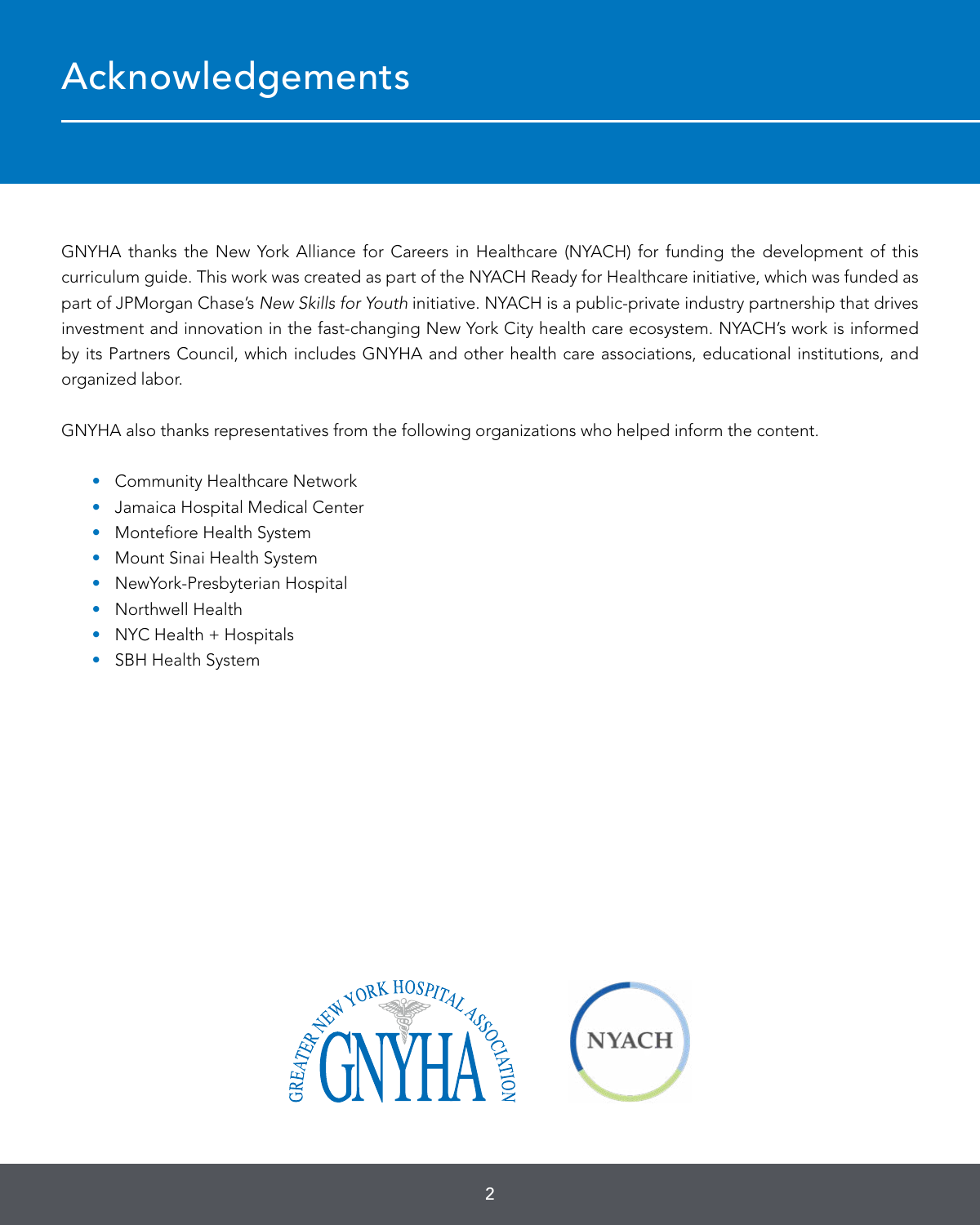<span id="page-2-0"></span>Asynchronous Telehealth: Communication in which medical data and/or images are acquired, stored, and transmitted for offline assessment. Examples include stored images, telemetry data, blood pressure readings, and weight.

Digital Health: A health care modality that helps individuals manage health and wellness using mobile applications, wearable devices, electronic communications, and other technology, and is augmented by provider teams working within flexible, integrated, interoperable, and digitally enabled care environments.1 Telehealth is a component of digital health.

Digital Literacy: The ability to use data and technologies to find, evaluate, create, and communicate information, requiring both cognitive and technical skills.2

Digital Divide: The gap between those who have access to computers, internet, and technology and those who do not. This is often a function of socioeconomic circumstances, regions (e.g., rural vs. urban or suburban), age, race, and other demographics.

Electronic Medical Record (EMR): Digital versions of the paper charts in clinician offices, clinics, and hospitals. EMRs contain notes and information collected by and for the clinicians in that office, clinic, or hospital and are mostly used by providers for diagnosis and treatment.<sup>3</sup>

Health Information Technology (HIT): Electronic tools and systems that store, share, and analyze health-related  $information<sup>3</sup>$ 

Health Insurance Portability and Accountability Act of 1996 (HIPAA): A Federal law that required the creation of national standards to protect sensitive patient health information from being disclosed without the patient's consent or knowledge.4

Patient Portal: An online or mobile application that allows individuals to communicate with their health care providers, review medical information and test results, and schedule appointments.

4 Centers for Disease Control and Prevention Public Health Professionals Gateway,<https://www.cdc.gov/phlp/index.html>(accessed March 2022).

<sup>1</sup> Adapted from Healthcare Information and Management Systems Society definition, [https://www.himss.org/news/himss-defines-digital](https://www.himss.org/news/himss-defines-digital-health-global-healthcare-industry)[health-global-healthcare-industry](https://www.himss.org/news/himss-defines-digital-health-global-healthcare-industry) (accessed March 29, 2022).

<sup>2</sup> American Library Association Digital Literacy Taskforce, <https://literacy.ala.org/digital-literacy/>(accessed March 2022).

<sup>3</sup> Office of the National Coordinator for Health Information Technology (ONC), <https://www.healthit.gov/> (accessed March 2022).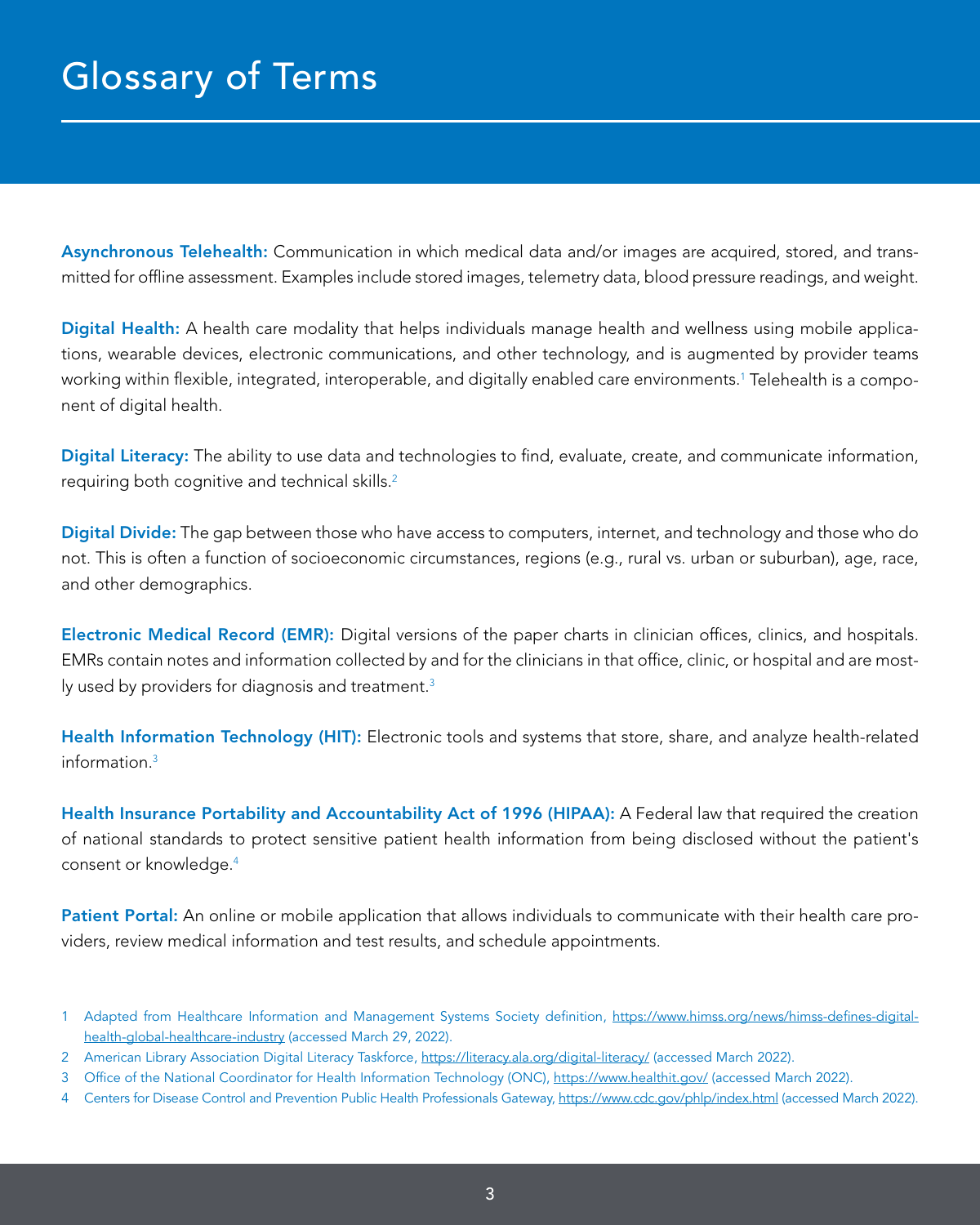Remote Patient Monitoring: A form of telehealth that uses technology to capture certain patient data (e.g., weight or blood pressure) and transmit it to providers, allowing them to monitor and manage patients' chronic conditions.

Social Determinants of Health: Conditions in the environments in which people live, learn, work, play, worship, and age that affect a wide range of health, functioning, and quality-of-life outcomes and risks.<sup>5</sup>

Store and Forward: Asynchronous communication that involves collecting and then sharing data. An example is when a provider receives an x-ray, retinal scan, or diagnostic image and provides a diagnosis after reviewing it.

Synchronous Telehealth: Bidirectional communication that occurs in real-time (e.g., phone call or live video).

Telehealth: The use of electronic information and telecommunications technologies to support and promote long-distance clinical health care, patient and professional health-related education, public health, and health administration.<sup>6</sup>

Web-Side Manner: The way a provider or care team member appears and conducts oneself during a telehealth encounter. It is comparable to the "bedside" manner used during in-person patient and provider encounters.

<sup>5</sup> US Department of Disease Prevention and Health Promotion, [https://health.gov/healthypeople/objectives-and-data/social-determinants](https://health.gov/healthypeople/objectives-and-data/social-determinants-health)[health](https://health.gov/healthypeople/objectives-and-data/social-determinants-health) (accessed March 2022).

<sup>6</sup> ONC, *Telemedicine and Telehealth*, <https://www.healthit.gov/> (accessed March 2022).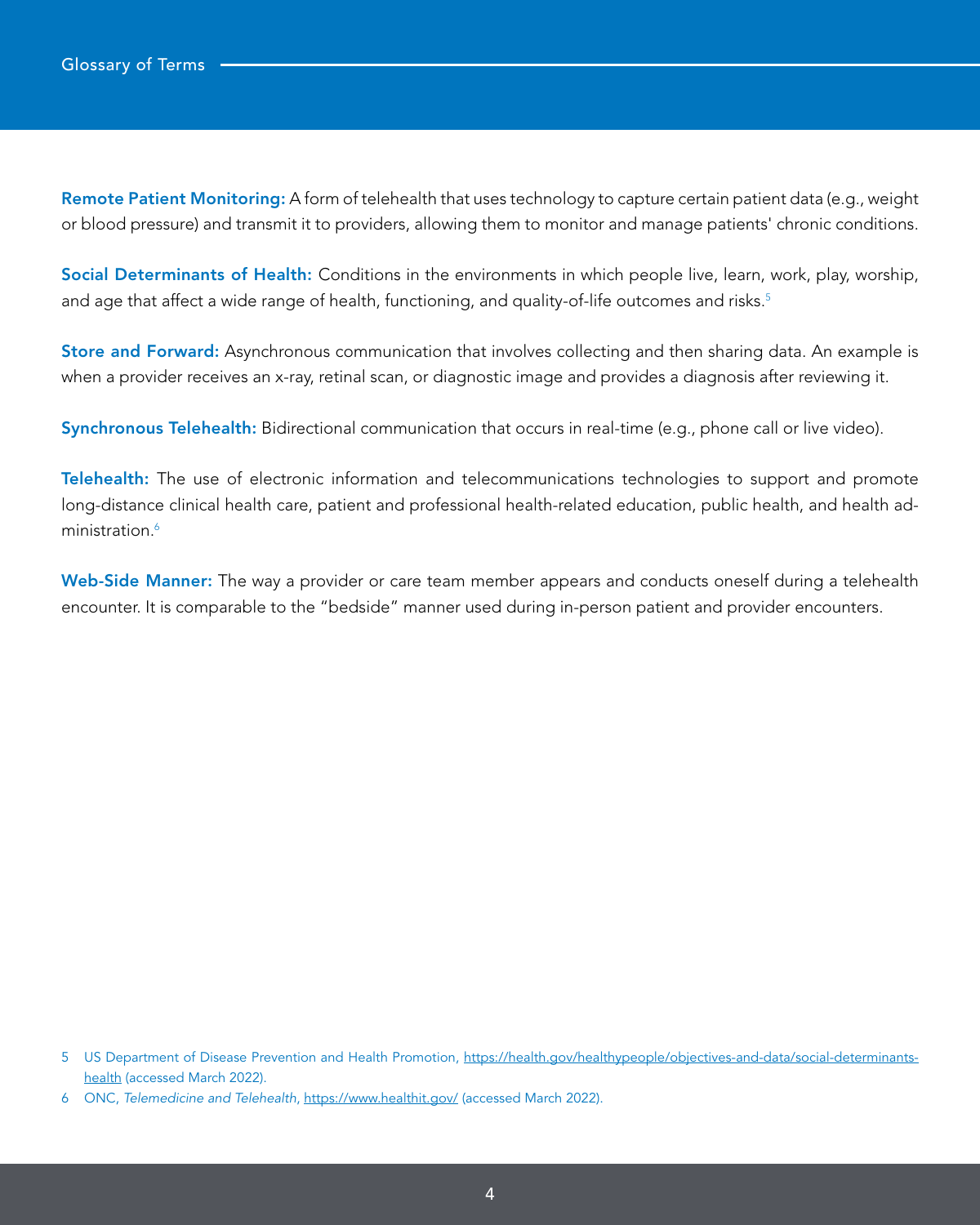# <span id="page-4-0"></span>Introduction

Telehealth is a long-explored solution for expanding health care access, reducing cost, and facilitating patient contact and continuity. While telehealth vendors have been marketing their products for years, many hospitals, health systems, community health centers, and other provider settings took longer to adopt widespread telehealth systems and processes—primarily because of limited coverage and reimbursement for telehealth services. The COVID-19 pandemic forced providers to reduce in-office activity to meet social distancing recommendations, conserve personal protective equipment, and keep staff and patients as safe as possible. In hospitals and health systems, in-person ambulatory services were reduced so clinicians and staff could shift to inpatient settings to meet the unprecedented surge in severely ill patients. Telehealth was implemented and scaled quickly, dramatically altering New York's health care delivery landscape. During the height of the pandemic, New York's ambulatory care departments reported to GNYHA that more than 70% of visits were conducted using telehealth.

Also supporting rapid telehealth expansion were policy changes and flexibilities granted by local and Federal governments. The Coronavirus Aid, Relief, and Economic Security (CARES) Act and the Centers for Medicare & Medicaid Services (CMS) issued multiple waivers to allow for flexibility and expanded reimbursement of telehealth services for Medicare beneficiaries. The New York State Department of Health (DOH) also waived certain rules and temporarily adjusted payment policies to expand telehealth access under Medicaid and commercial health plans. Many of these flexibilities remain in place through emergency rulemaking. Notably, the New York State budget for fiscal year 2022-23 includes telehealth reimbursement parity for Medicaid, allowing providers the same reimbursement for telehealth services that they would receive for in-person services.

Telehealth will remain an integral part of the health care delivery system beyond the pandemic. Care team members such as nurses, medical assistants, care managers, and administrative staff must be equipped to support telehealth workflows before, during, and after visits, and educate patients to ensure access and comfortable use of the modality. Similarly, educational organizations that prepare health care workers must ensure that students can successfully perform their jobs in settings that use telehealth services.

### About this Guide

To help the health care education sector meet the needs of New York's health care employers, GNYHA—with funding from NYACH—developed a set of telehealth learning objectives and core competencies for health care staff. This curriculum guide addresses those learning objectives with educational and didactic content and also includes additional resources and curriculum content.

The guide was informed by structured interviews with ambulatory care and telehealth leadership from eight organizations to highlight non-provider staff involvement in telehealth workflows, educational opportunities, training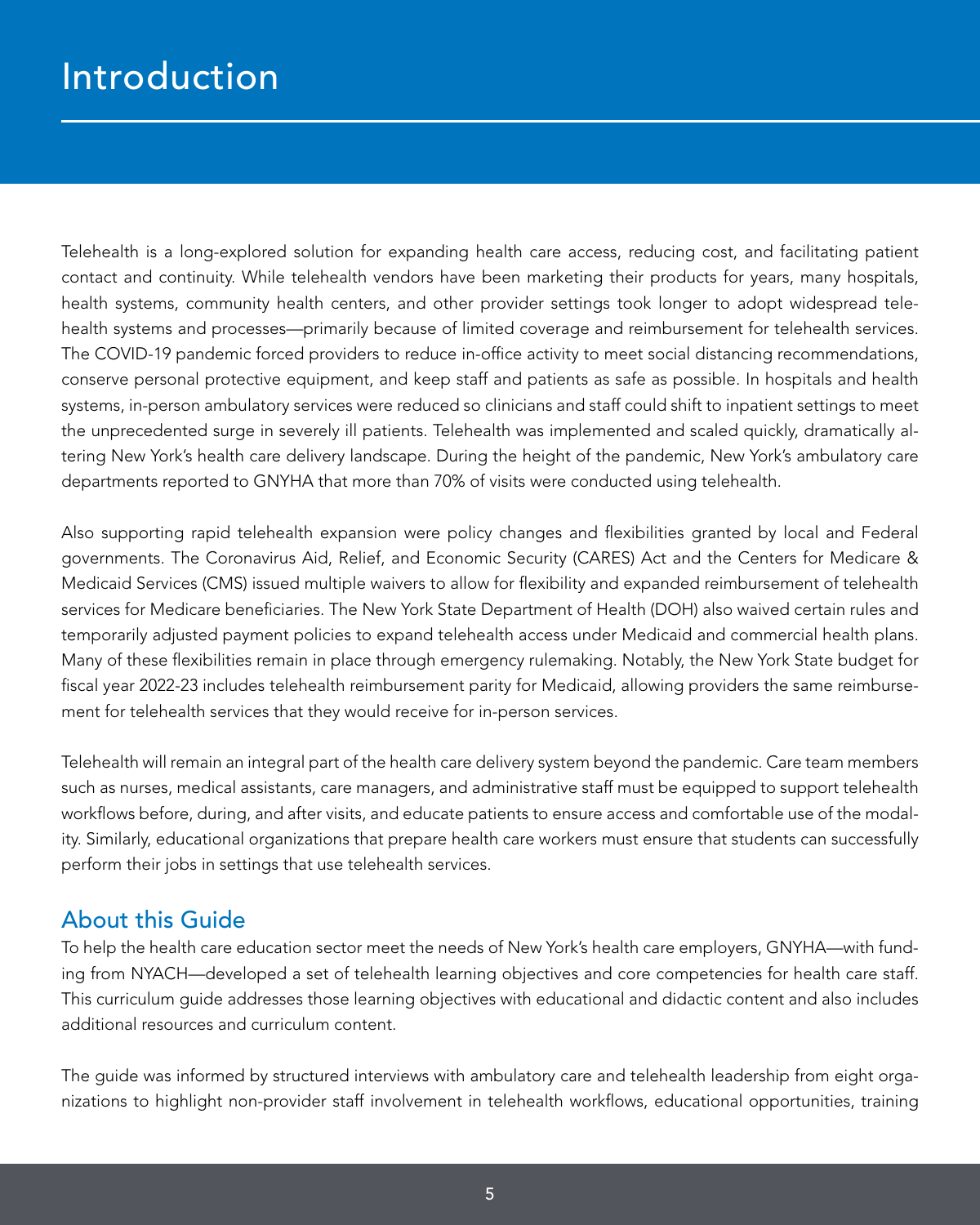gaps, and related best practices. Information gathered from these interviews helped with the development of the guide's learning objectives, teaching tools, and training resources.

### How to Use this Guide

This guide features three topic areas, each of which has a set of learning objectives that are listed in the table below. As telehealth is embedded into health care delivery, these topics and learning objectives should be embedded into existing curriculum. This content would be appropriate to include in units that review health care delivery, operations, team-based care, and patient experience. The guide also can be used as a standalone tool that addresses how various frontline health care workers should interact with patients and support and provide care using telehealth.

#### Curriculum Topics and Learning Objectives

| <b>Telehealth Topic</b>                                    | <b>Learning Objective</b>                                                                                                                                                                                                                                                                                                                                                           |
|------------------------------------------------------------|-------------------------------------------------------------------------------------------------------------------------------------------------------------------------------------------------------------------------------------------------------------------------------------------------------------------------------------------------------------------------------------|
| Telehealth Fundamentals                                    | Define telehealth<br>Identify telehealth equipment<br>Give examples of types of telehealth services and how telehealth may be used<br>Explain how operational, policy, and reimbursement challenges might im-<br>pact telehealth delivery                                                                                                                                           |
| Roles and Responsibilities<br>in Telehealth Delivery       | Identify staff who participate in or support telehealth<br>Give examples of workflows and responsibilities for a telehealth visit<br>Describe strategies for preparing patients and caregivers for telehealth<br>Describe professionalism best practices and "web-side" manners in tele-<br>health delivery                                                                         |
| <b>Addressing Patient Access</b><br>to Telehealth Services | Describe access-related benefits and limitations to telehealth<br>Understand the digital divide and socioeconomic barriers to accessing tele-<br>health<br>Identify potential cultural and linguistic obstacles to telehealth<br>Describe strategies to mitigate access challenges<br>Describe methods to troubleshoot common audio/visual difficulties in tele-<br>health delivery |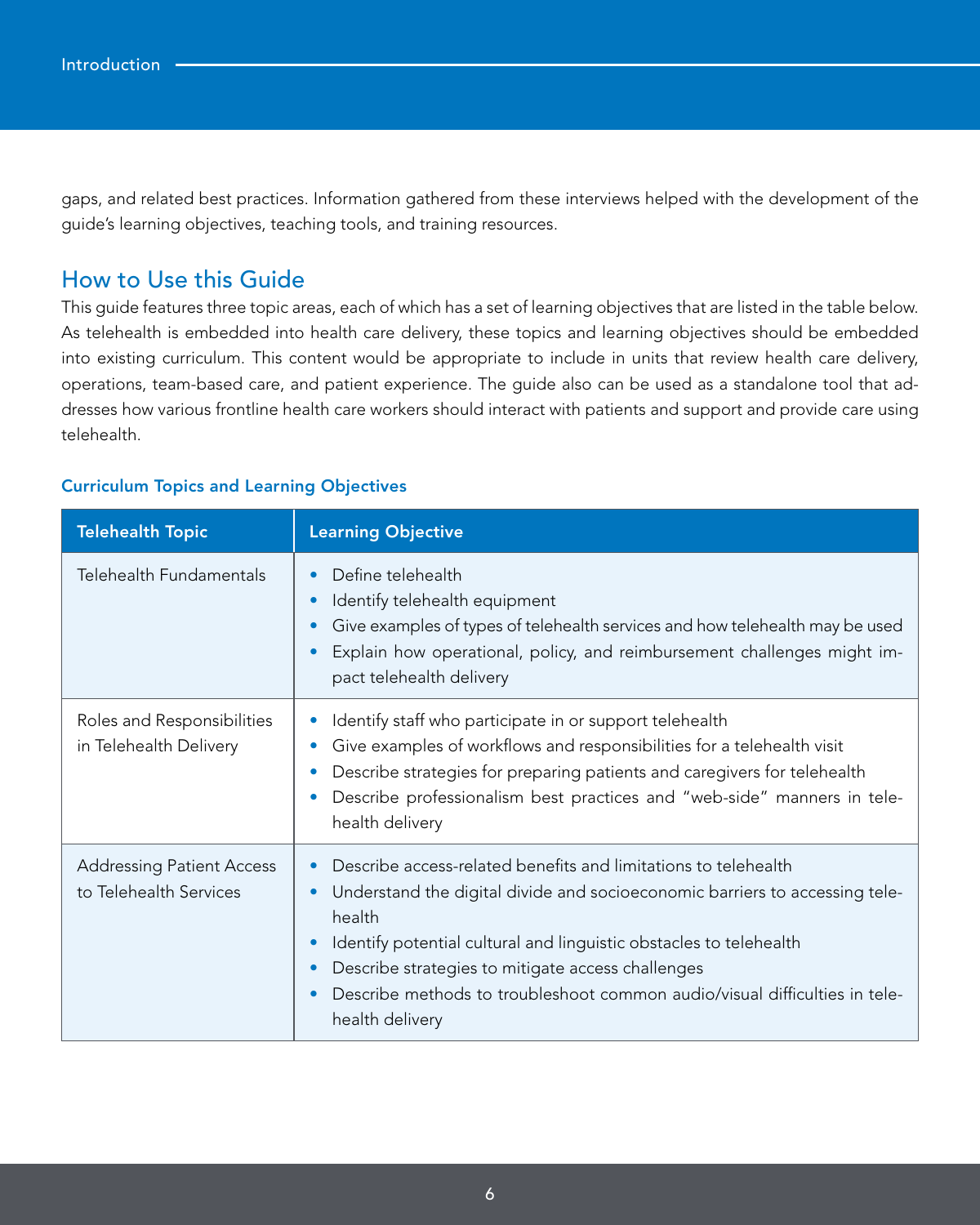# <span id="page-6-0"></span>Topic 1: Telehealth Fundamentals

# Learning Objectives

- Define telehealth
- Identify telehealth equipment
- Give examples of types of telehealth services and how telehealth may be used
- Explain how operational and policy challenges might impact telehealth delivery

#### ඟී Defining Telehealth

Telehealth is a technology-supported health care service delivery method that facilitates care between a provider and patient who are physically distant from each other at the time of the service.<sup>7</sup> Telehealth can happen synchronously or live, where the provider and patient communicate with each other in real time. It also can happen asynchronously, where patient information is stored and transmitted to a provider for assessment at a later time. Examples of different telehealth types organized by synchronous and asynchronous services are listed in the table below.

#### Identify Telehealth Equipment G

Synchronous telehealth requires a telephone for audio-only services (where permitted by law and regulation); internet access via a computer with a camera, microphone, and speakers; or a mobile device or tablet for video services. Many providers use software platforms designed for telehealth that comply with HIPAA privacy and security standards. Patients may be asked to access video telehealth visits using a mobile application, patient portal, or website to ensure secure communication.

# Examples of Types of Telehealth and How Telehealth May be Used

|             | <b>Type of Telehealth</b> | <b>Example</b>                                                                                                                                                                                                             |
|-------------|---------------------------|----------------------------------------------------------------------------------------------------------------------------------------------------------------------------------------------------------------------------|
| Synchronous | Video visit               | Patient and provider meet using a video platform for a live assessment<br>of a condition. Provider performs the typical components of a visit to<br>assess the patient, provide a diagnosis, and develop a treatment plan. |
|             | Telephone visit           | Patient and provider speak on an audio call for a live assessment of a<br>condition. Provider performs the typical components of a visit to as-<br>sess the patient, provide a diagnosis, and develop a treatment plan.    |

7 "Understanding Telehealth," *Telehealth.hhs.gov* (February 2022). Retrieved from [https://telehealth.hhs.gov/patients/understanding-telehealth.](https://telehealth.hhs.gov/patients/understanding-telehealth)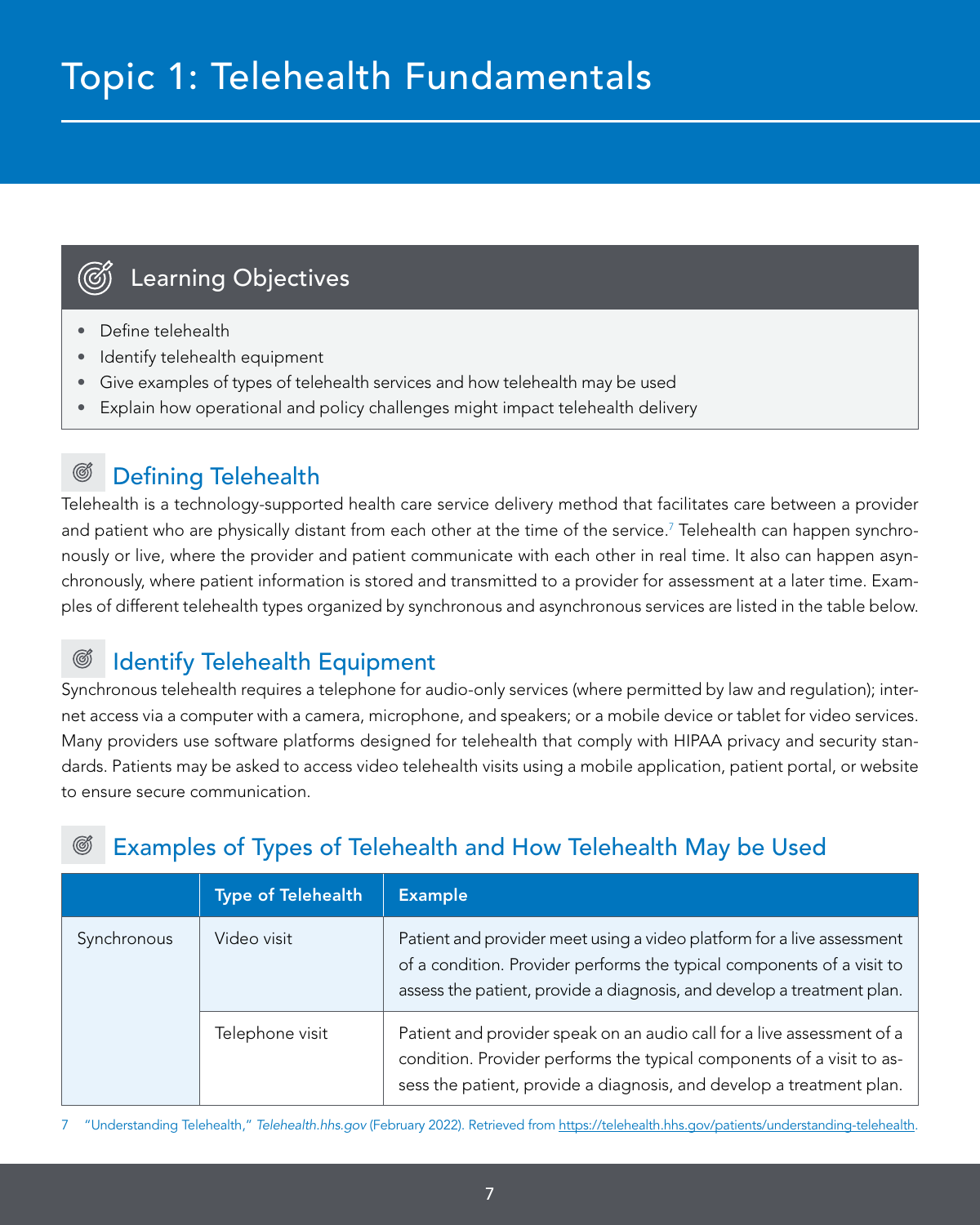|              | <b>Type of Telehealth</b>    | <b>Example</b>                                                                                                                                                                                                                                                                                                           |
|--------------|------------------------------|--------------------------------------------------------------------------------------------------------------------------------------------------------------------------------------------------------------------------------------------------------------------------------------------------------------------------|
| Asynchronous | Remote patient<br>monitoring | Patient uses a digital blood pressure cuff to measure blood pressure<br>daily. The cuff automatically transmits information to the provider<br>office. The staff nurse receives an alert when the patient's blood<br>pressure is out of a healthy range and calls the patient in for an ur-<br>gent visit to address it. |
|              | Store and forward            | Patient uses the patient portal to send their primary care provid-<br>er (PCP) a photo of a rash. PCP receives the message, reviews the<br>photo, and recommends a visit to a dermatologist for further as-<br>sessment.                                                                                                 |

Telehealth can facilitate numerous services, including:

- Screening for COVID-19 symptoms and making testing referrals
- Medical visits to primary care, specialty services, and urgent care for non-emergent conditions
- Post-procedure or post-discharge follow-up
- Behavioral health visits or counseling
- Medication management
- Health coaching, nutrition education, and chronic disease management
- Advance care planning and counseling

Not all visits or conditions are appropriate for telehealth. Many hospitals and health systems use criteria and protocols for scheduling telehealth visits that consider clinical condition, patient preferences, and other factors. Health care workers, particularly scheduling staff, would receive organization- or practice-specific training on these protocols.



### Distinguishing Similar Terms

 $\Diamond\Diamond$  Some organizations use different terms to refer to telehealth. Examples include:

- Telehealth and telemedicine, used interchangeably
- Telehealth refers to a broad set of remote health care services, and telemedicine specifically refers to physician services
- Specialties add the prefix "tele" to describe the care modality, such as "telecardiology" or "telepsychiatry"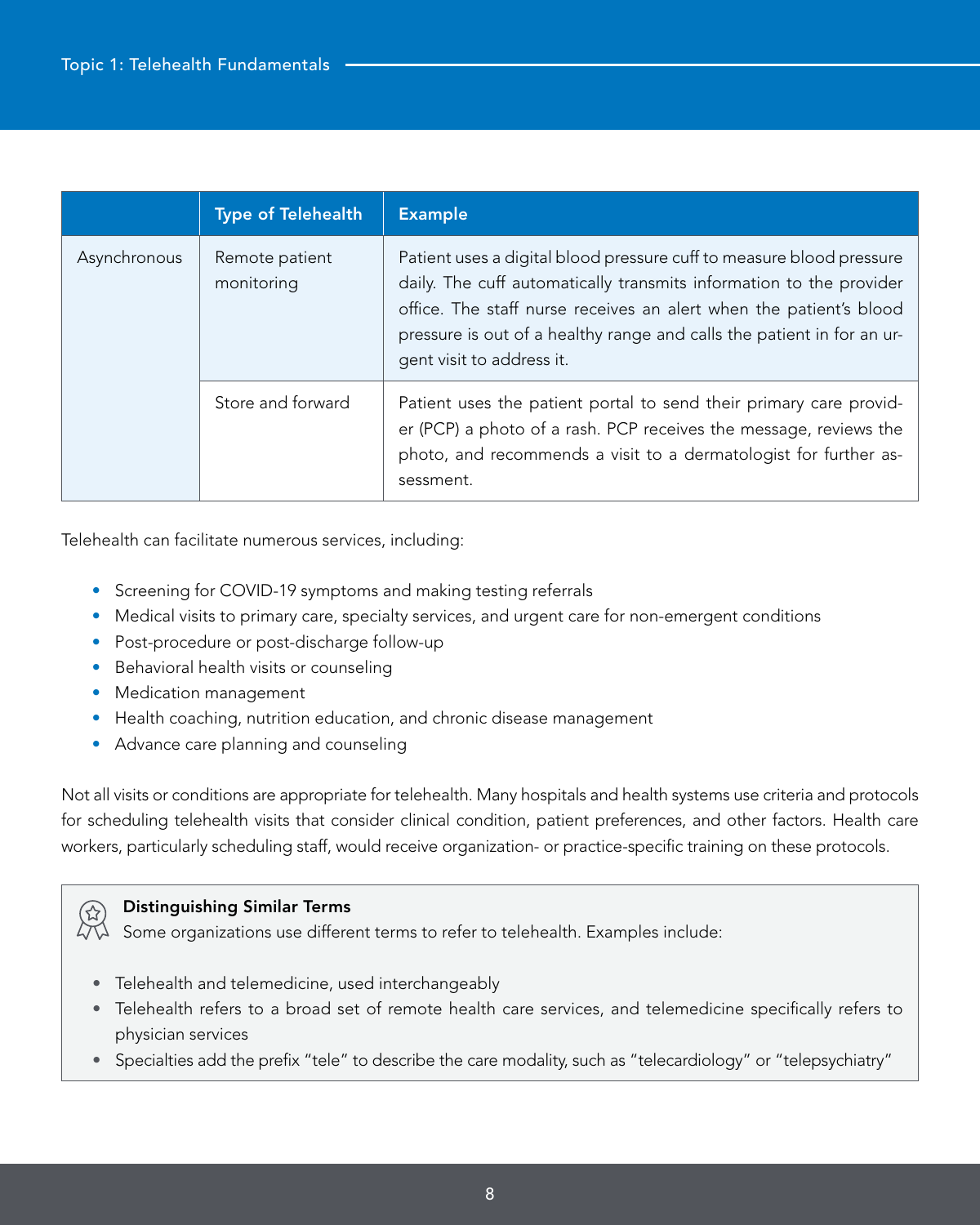#### ඟී How Operational and Policy Challenges Might Impact Telehealth Delivery

Health care organizations make decisions about telehealth care delivery based on operational factors and policy considerations. A broad knowledge of the telehealth environment will help the future health care workforce better understand telehealth delivery and how it could impact their roles and responsibilities. Health care organizations typically train workers for specific situations during on-the-job training or onboarding.

#### Operational Factors

- $\gamma\gamma$  Telehealth infrastructure: Telehealth requires significant technology and human support infrastructure. Many departments contribute to telehealth support in a hospital or health system, including legal, compliance, IT support, human resources, employee training, and billing and finance. Providing telehealth using a video platform could be financially and operationally burdensome for certain provider settings such as small practices or some safety net facilities.
- $\chi$ <sub> $\chi$ </sub> Physician preferences for in-person visits: Some physicians prefer to see patients in person. This may be due to provider comfort level with technology or a general preference to be physically present during an examination (during a physical visit, a physician may see things that could be missed during a telehealth visit). Some providers also believe that in-person care better facilitates the building of relationships with patients. Because of these preferences, some small-provider offices may opt not to provide care via telehealth at all.
- $\gamma\gamma$  Billing requirements: Telehealth visits that are billable must be provided by authorized members of the health care team and must meet criteria developed specifically for telehealth encounters, including having proper documentation of any assessment, diagnosis, consultation, and treatment. Depending on the type of services provided, providers may have to meet additional approvals and criteria before they can provide and bill for telehealth services. CMS and commercial payers generally require the use of interactive audio and video telecommunications for a telehealth visit to be eligible for reimbursement.

#### Policy Considerations

- $\%$  Licensure: The laws and regulations around provider licensure can complicate telehealth care delivery. Under current New York State law, providers delivering telehealth services to patients located in New York must be licensed to practice in New York State. In facilities that offer telehealth, health care workers would receive training for their role in confirming patient location.
- $\%$  Payment parity: Effective April 1, 2022, New York State allows payment parity for telehealth services. This means that providers can be reimbursed the same amount for telehealth services as in-person visits. This is relevant for health care workers because the increased payment makes telehealth more enticing for health care providers. Health care billers would be trained on how to bill for telehealth based on guidance from DOH.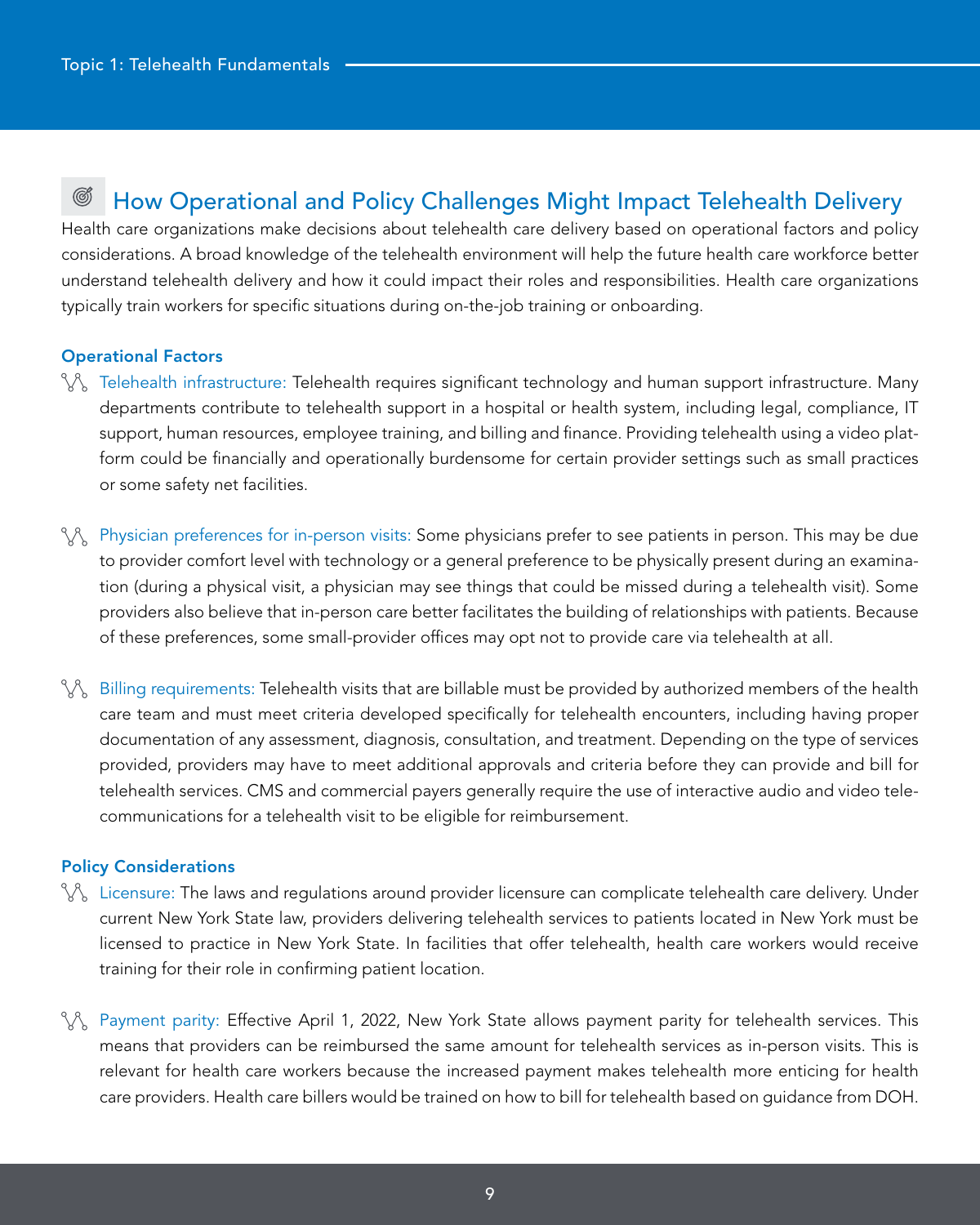# **EQ** Additional Resources

### Getting Started with Telehealth (Health Resource and Services Administration [HRSA])

A US government website that details the types of telehealth available, technology options, and guides on integrating telehealth practices

[Getting started with telehealth | telehealth.hhs.gov](https://telehealth.hhs.gov/providers/getting-started/)

### Best Practice Guide: Telehealth for Direct-to-Consumer Care (HRSA)

A US government website with resources and information for providers on different types of telehealth, related laws and policies, benefits of telehealth, and links to additional resources [Introduction to direct-to-consumer telehealth | telehealth.hhs.gov](https://telehealth.hhs.gov/providers/direct-to-consumer/)

What is Telehealth? (Center for Connected Health Policy – The National Telehealth Policy Resource Center) Telehealth definitions with videos that review the different types of telehealth services, plus links to other policy resources

[Center for Connected Health Policy: Defining Telehealth](https://www.cchpca.org/what-is-telehealth/)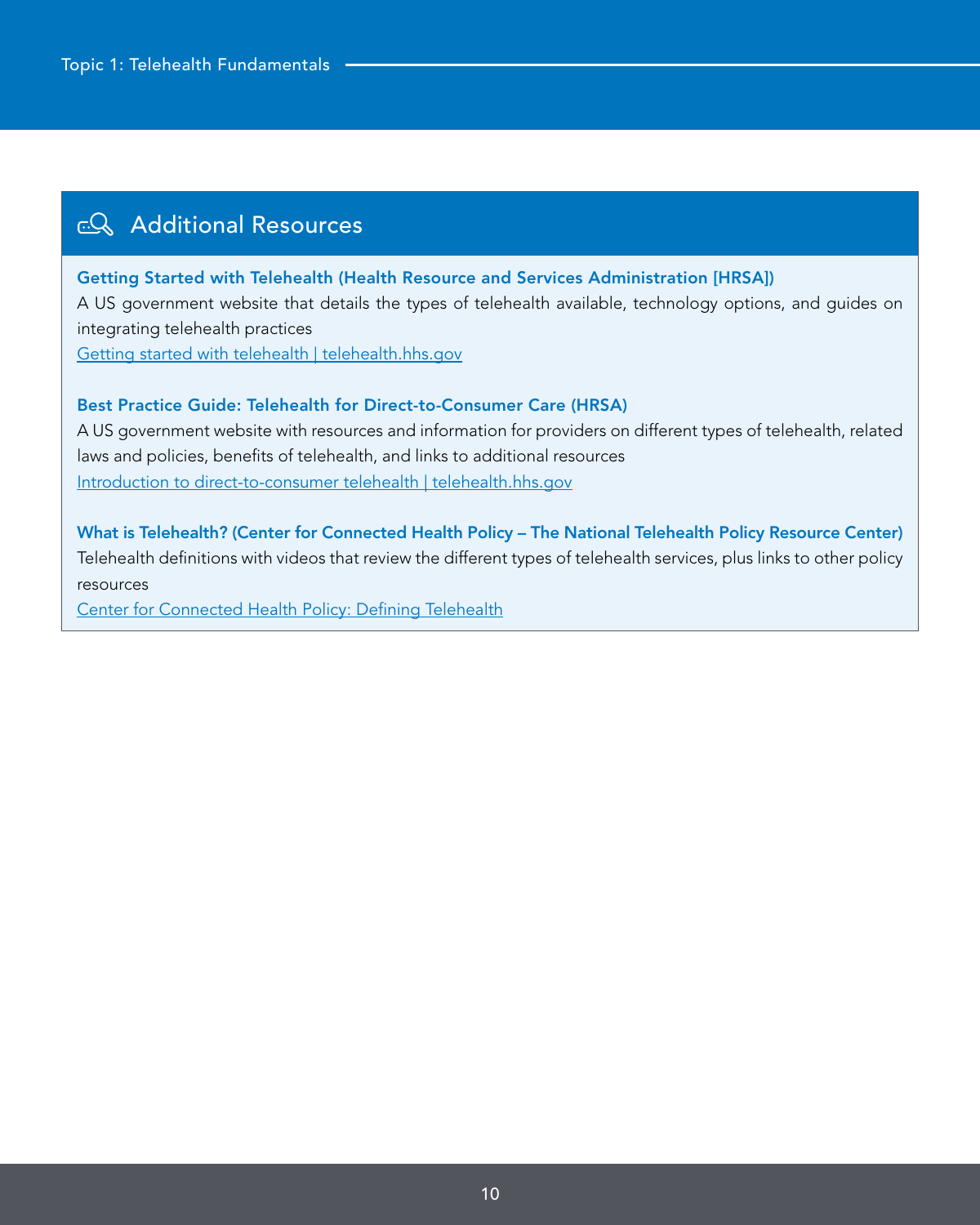# <span id="page-10-0"></span>Topic 2: Telehealth Delivery Support Teams

# Learning Objectives

 $(\widetilde{(\mathcal{C})})$ 

- Identify staff who participate in or support telehealth
- Give examples of responsibilities for different types of telehealth services
- Describe strategies for preparing patients and caregivers for telehealth
- Describe professionalism best practices and "web-side" manners in telehealth delivery

#### Identify Staff Who Participate in or Support Telehealth G

All care team members have telehealth responsibilities, even if they do not directly provide telehealth services. The below table provides examples of telehealth-related activities and roles or titles that may perform those activities within a health care setting. The table organizes the various activities into the different components of a visit. The table is not exhaustive, but highlights ways that frontline staff support and engage synchronous telehealth activities.

## Responsibilities for Different Types of Telehealth Services

| <b>Visit Component</b>     | <b>Telehealth-Related Activity</b>                                                                                                                                                                                                                                                                                                                                                                      | <b>Roles or Titles that Conduct the</b><br><b>Activity</b>                                                                                                                                                                 |
|----------------------------|---------------------------------------------------------------------------------------------------------------------------------------------------------------------------------------------------------------------------------------------------------------------------------------------------------------------------------------------------------------------------------------------------------|----------------------------------------------------------------------------------------------------------------------------------------------------------------------------------------------------------------------------|
| Scheduling                 | Inform patients that telehealth appointments<br>$\bullet$<br>are available<br>Schedule telehealth appointments<br>$\bullet$<br>Remind patients of their telehealth appoint-<br>$\bullet$<br>ments<br>Provide information about the patient portal<br>$\bullet$                                                                                                                                          | Call-center representatives<br>$\bullet$<br>Front desk staff<br>$\bullet$<br>Medical assistants<br>$\bullet$<br>Community health workers<br>$\bullet$<br>Patient navigators<br>$\bullet$<br>Care coordinators<br>$\bullet$ |
| Appointment<br>Preparation | Educate patients on the benefits of telehealth<br>$\bullet$<br>Tell the patient how the appointment will work<br>$\bullet$<br>Test the patient's connectivity prior to the ap-<br>pointment<br>Address patient technology concerns using<br>$\bullet$<br>guidance from the health care organization<br>or with assistance from the IT department<br>Assist patient with setting up their portal account | Call-center representatives<br>$\bullet$<br>Front desk staff<br>$\bullet$<br>Medical assistants<br>$\bullet$<br>Patient navigators<br>$\bullet$<br>Care coordinators<br>$\bullet$                                          |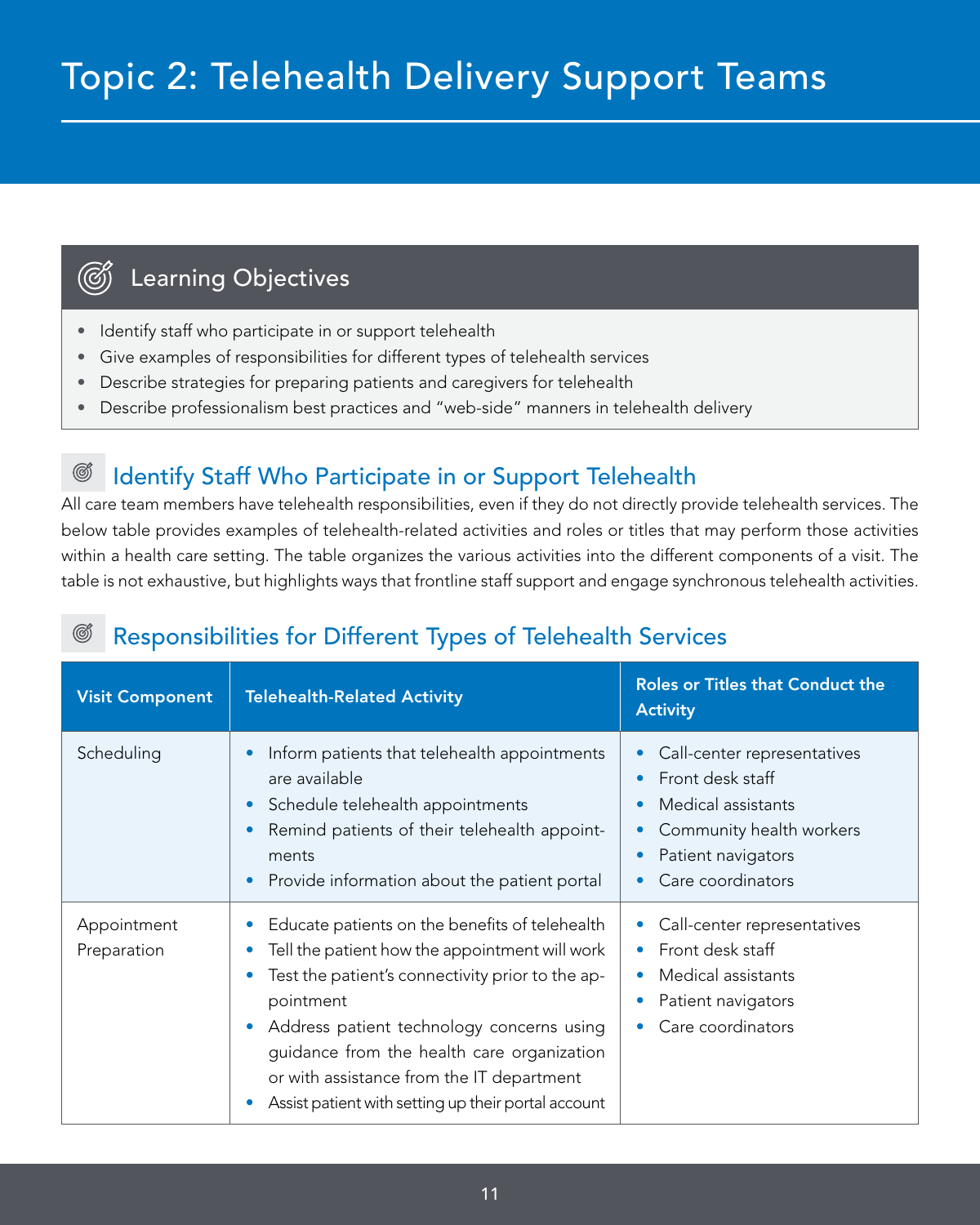| <b>Visit Component</b>      | <b>Telehealth-Related Activity</b>                                                                                                                                                                          | <b>Roles or Titles that Conduct the</b><br><b>Activity</b>                                                                                                                     |
|-----------------------------|-------------------------------------------------------------------------------------------------------------------------------------------------------------------------------------------------------------|--------------------------------------------------------------------------------------------------------------------------------------------------------------------------------|
| <b>Patient Arrival</b>      | Log-in to telehealth platform to set up visit<br>$\bullet$<br>for provider<br>Collect relevant vitals and screening informa-<br>$\bullet$<br>tion<br>Confirm patient privacy<br>$\bullet$                   | Medical assistants<br>$\bullet$<br>Nurses (if necessary)<br>O                                                                                                                  |
| Assessment and<br>Education | Triage clinical conditions<br>Provide education on patient condition or<br>$\bullet$<br>other clinical matters (pre- or post-visit)<br>Remind patient of portal access and assist as<br>$\bullet$<br>needed | <b>Nurses</b><br>$\bullet$<br>Nurse practitioners<br>$\bullet$<br>Physician assistants<br>$\bullet$<br>Physicians<br>Health educators (education only)                         |
| Treatment                   | Assess and diagnose clinical or mental health<br>$\bullet$<br>conditions                                                                                                                                    | Nurse practitioners<br>$\bullet$<br>Physician assistants<br>$\bullet$<br>Physicians<br>$\bullet$<br>Social workers<br>$\bullet$<br>Psychologists<br>$\bullet$<br>Psychiatrists |

Asynchronous telehealth does not include the same scheduling and pre-visit components as synchronous telehealth, so staff involvement can vary. Below are some examples of how staff support asynchronous telehealth:

- Nurses may receive EMR notifications when vitals being monitored remotely are outside of a clinically acceptable range. As a result, they may call patients to further triage their condition and document in the EMR to alert the provider.
- Providers may review the nurse's documentation and modify medication dosages or recommend a visit.
- Front desk staff may schedule an appointment at the provider's request, and subsequently complete other pre-visit activities.

Store and forward is typically a provider-driven activity. Frontline staff may be responsible for flagging messages and alerting providers that messages are available in the EMR. Messages can include x-rays, MRIs, or other imaging, digital images from patients, or other information shared with the provider through the EMR or patient portal.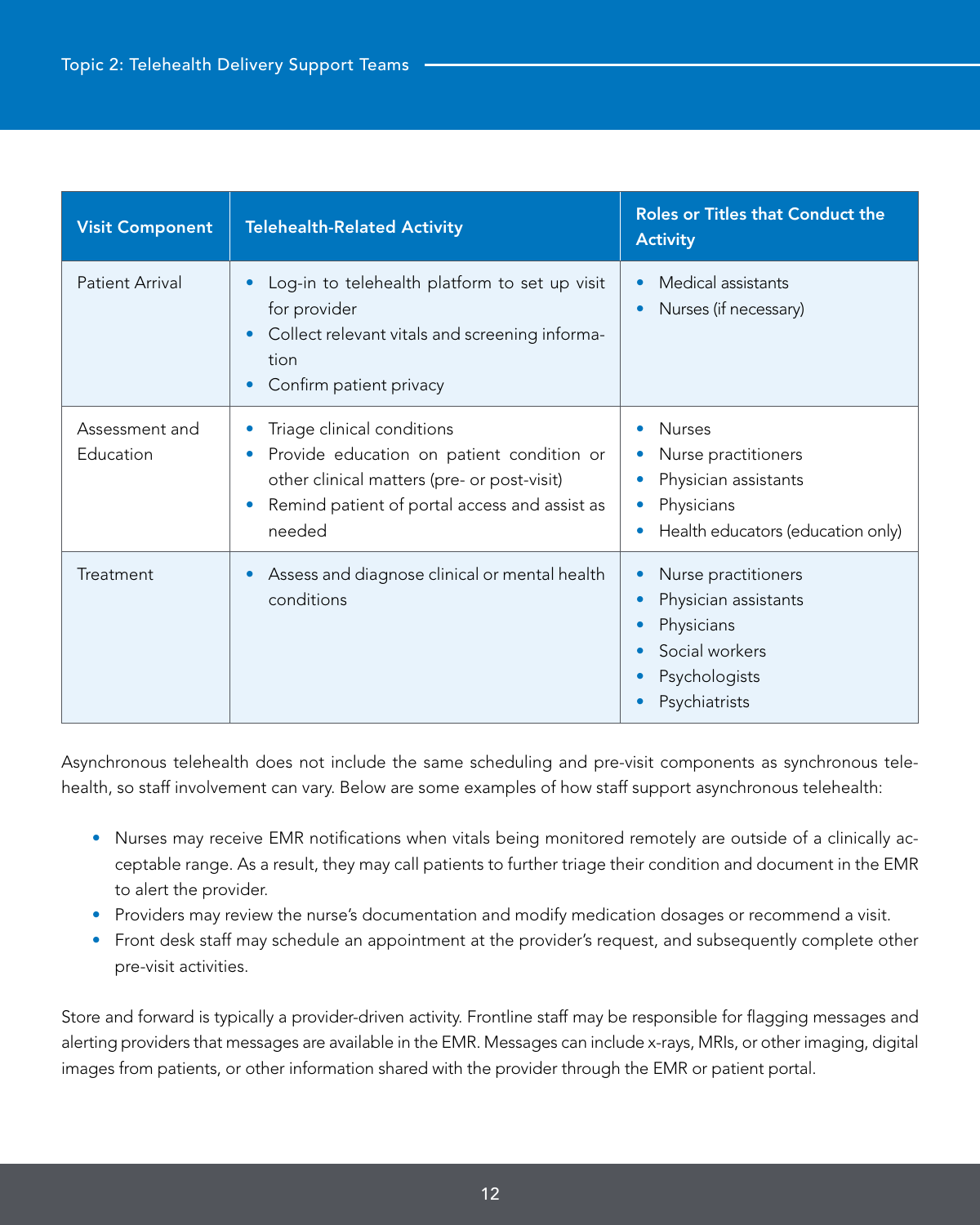#### ඟී Strategies for Preparing Patients and Caregivers for Telehealth

Some patients may not be experienced with telehealth and may need help preparing for their visit. This could include ensuring patients have access to devices that support telehealth services and can operate such devices. Support teams should encourage and educate patients on telehealth services to raise awareness around the accessibility and convenience of using telehealth. Using the following strategies can help patients and caregivers feel more prepared, while ensuring the visit is efficient:

- Obtain patient-informed consent if the patient has agreed to use telehealth
- Explain what their appointment will involve, emphasizing that telehealth provides the same quality of care and patient experience
- Remind patients to report for telehealth appointments at their scheduled time of service. If a patient has a caregiver who will be present during the appointment, request that the caregiver be at the same location at the time of the visit.
- Safeguard patient privacy by having patients wear headphones and helping to locate them in an area where they can be alone
- Advise patients to have medical information on symptoms, questions, concerns, and vitals readily available for provider evaluation
- Remind patients to check patient portals for after-visit summaries, test results, and care plan instructions
- Communicate to patients and/or caregivers that privacy is a priority, how and with which care team members their health information will be shared, and how often their information will be reviewed

## Professionalism Best Practices and "Web-Side" Manners in Telehealth Delivery

### Professionalism and Ethics

Staff must understand that telehealth is simply another health care delivery modality subject to the same standards. All ethical and professionalism standards apply to telehealth encounters (and any other digital communication with patients). Medical professionals and health care organizations must comply with HIPAA guidelines on telemedicine. Health care providers conduct trainings on professionalism and ethics specific to their organizations, which is required under HIPAA.

Based on the HIPAA Security Rule, frontline workers may encounter the following telehealth policies and procedures in the health care setting:<sup>8</sup>

- Only authorized users have access to electronic personal health information (ePHI)
- Secure communication systems are in place to protect the integrity of ePHI

8 "HIPAA Guidelines on Telemedicine," *HIPAA Journal*. Retrieved from [https://www.hipaajournal.com/hipaa-guidelines-on-telemedicine/.](https://www.hipaajournal.com/hipaa-guidelines-on-telemedicine/)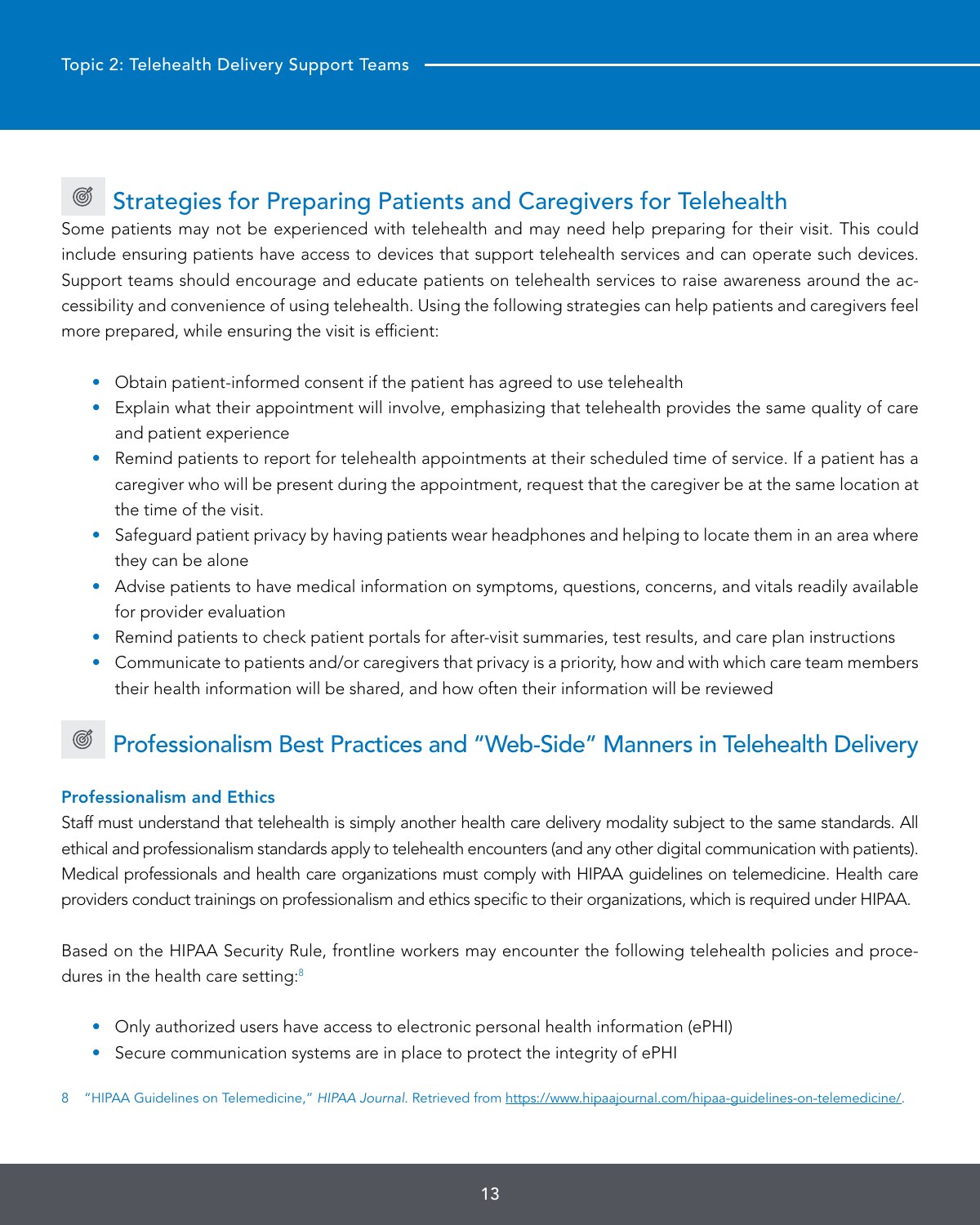- Processes are in place to protect against malicious breaches and maintain ePHI security
- Communications are monitored and can be remotely deleted if necessary

To promote professionalism, when communicating with patients virtually or telephonically, health care workers should:

- Use the organization-provided platform, which includes high-level security features if available to protect patients' health information
- Establish the patient's identity by confirming name and date of birth
- Confirm that the patient is in a private place and/or where they are comfortable speaking about their health care information
- Maintain the professionalism and confidentiality of an office setting, understanding that all HIPAA-related standards and requirements are applicable

### Web-Side Manner

Many people are familiar with the term "bedside manner," which refers to the way providers interact with patients in person or at the "bedside." The term for this concept in virtual modalities is "web-side manner," and it is applicable to all members of the care team as they work to ensure quality care and a good patient experience. While virtual encounters have more flexibility as to where they can take place, there are additional considerations for staff that would not be an issue in the controlled environment of an exam room or other clinical location.

To promote good web-side manners, when communicating with patients virtually or telephonically, health care workers must:

- Check camera placement and test it in advance to ensure the patient can see staff
- Ensure a clutter-free and appropriate background
- Be in a private location such as an office with the door closed. No one should be in the background unless they are relevant to the patient's care and the patient knows they are there.
- Maintain eye contact by looking at the camera lens
- Dress appropriately, especially if the interaction is happening outside the provider's office
- Be prepared to troubleshoot issues. (More on troubleshooting common technical issues can be found in Section 3.)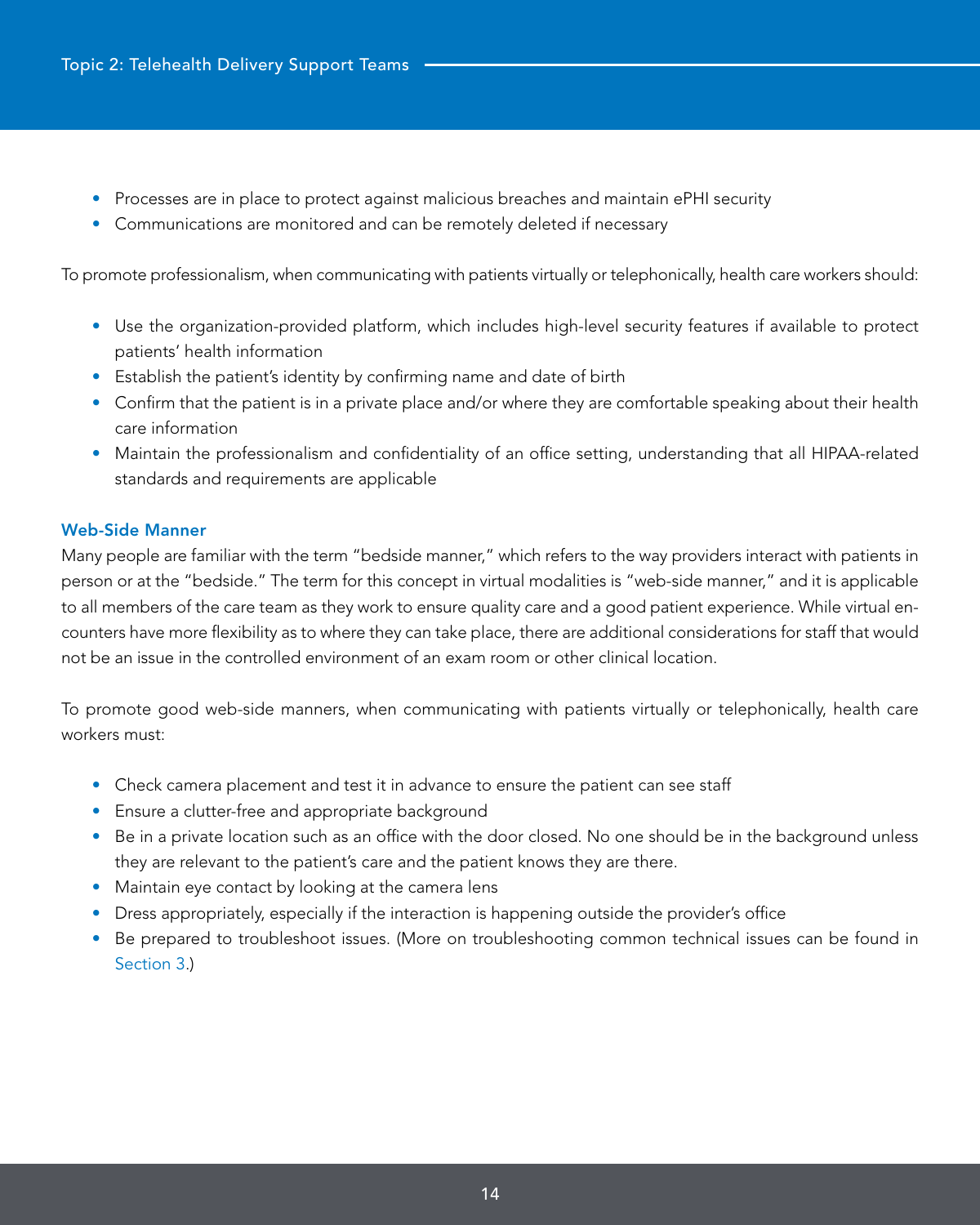## co Additional Resources

Ethical Practice in Telemedicine (American Medical Association [AMA]) Fundamental principles and protocols of applying ethical practices to telehealth services [Ethical Practice in Telemedicine | ama.org](https://www.ama-assn.org/delivering-care/ethics/ethical-practice-telemedicine)

Telemedicine and Team-Based Care (AMA STEPS Forward) Toolkit and resources on strategies, advantages, and opportunities of team-based care in telehealth delivery [Telemedicine and Team-Based Care | ama.org](https://edhub.ama-assn.org/steps-forward/module/2781279)

### Preparing Patients for Telehealth (HRSA)

A US government website providing recommendations for introducing and preparing telehealth to patients, families, and caregivers

[Preparing Patients for Telehealth | telehealth.hhs.gov](https://telehealth.hhs.gov/providers/preparing-patients-for-telehealth/)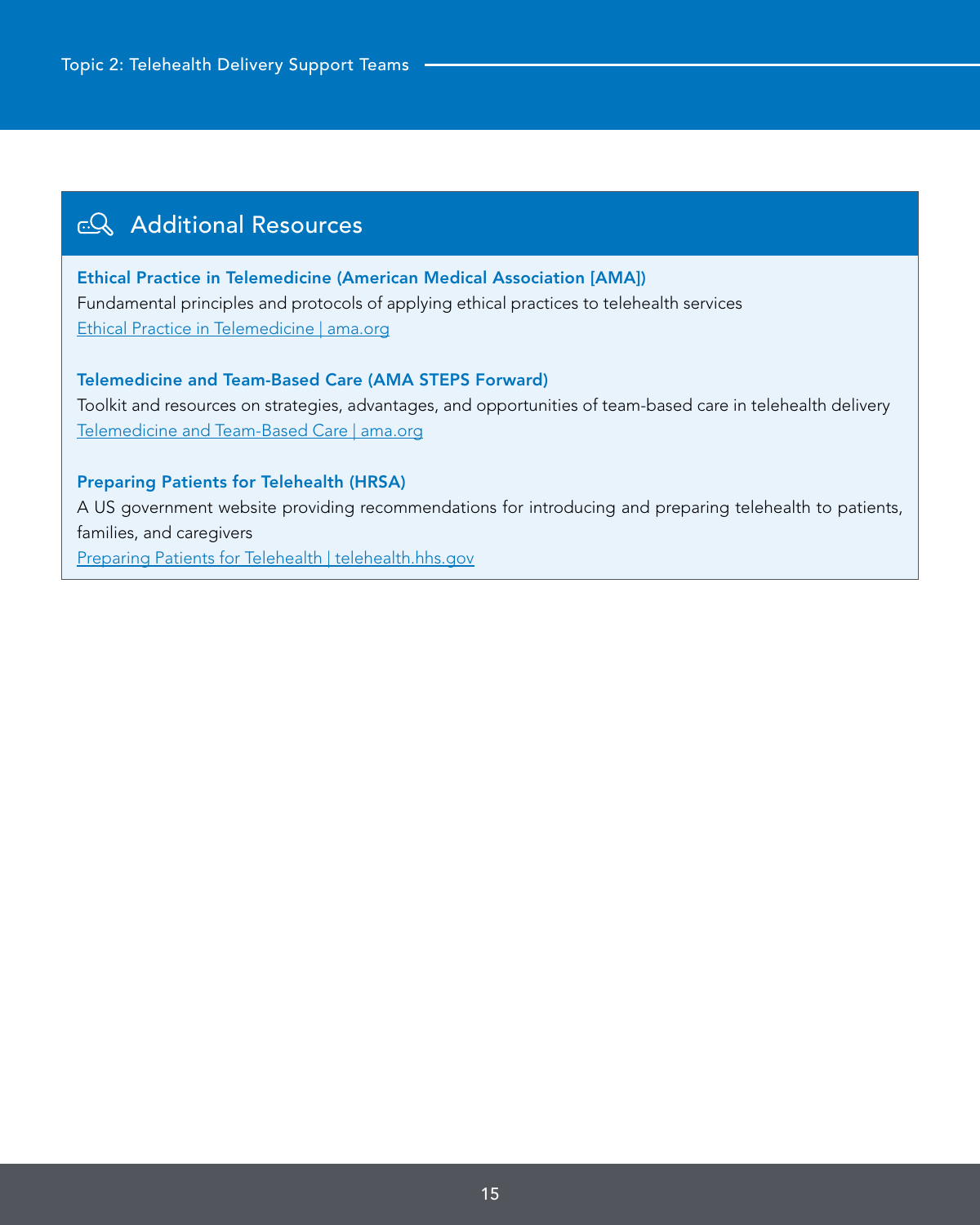# Learning Objectives

- Describe access-related benefits and limitations of telehealth
- Understand the digital divide and socioeconomic barriers to accessing telehealth
- Describe strategies to mitigate access challenges
- Describe methods of troubleshooting common audio/visual difficulties in telehealth delivery

#### ඟී Access-Related Benefits and Limitations of Telehealth

Telehealth service availability can benefit patient access in certain cases depending on the patients and their preferences. In some cases, telehealth may hinder access, making it important to maintain in-person services and ensure patient choice in scheduling. Examples of telehealth's benefits and limitations for patient access are:

### **Benefits**

<span id="page-15-0"></span>(ග්)

- Improves access for people living in rural or isolated communities
- Saves time for people who can't visit their provider due to family, work, or other obligations
- Helps patients with limited mobility and/or transportation options, including difficulties taking public transportation
- May expedite appointment availability and convenience
- Helps reduce transmission, particularly for people who are high-risk during a pandemic
- Allows providers to support patients by observing their home and daily environment to customize care
- May create practice operational efficiencies

### **Limitations**

- Reduces access if there is no internet or broadband service
- Causes interrupted visits if there are technical difficulties
- Causes discomfort for patients with technology challenges or who prefer to see their provider in-person
- Could increase cost or cost-sharing, which may further reduce access for patients without insurance
- Could make access difficult for people whose first language is not English and who require interpretation services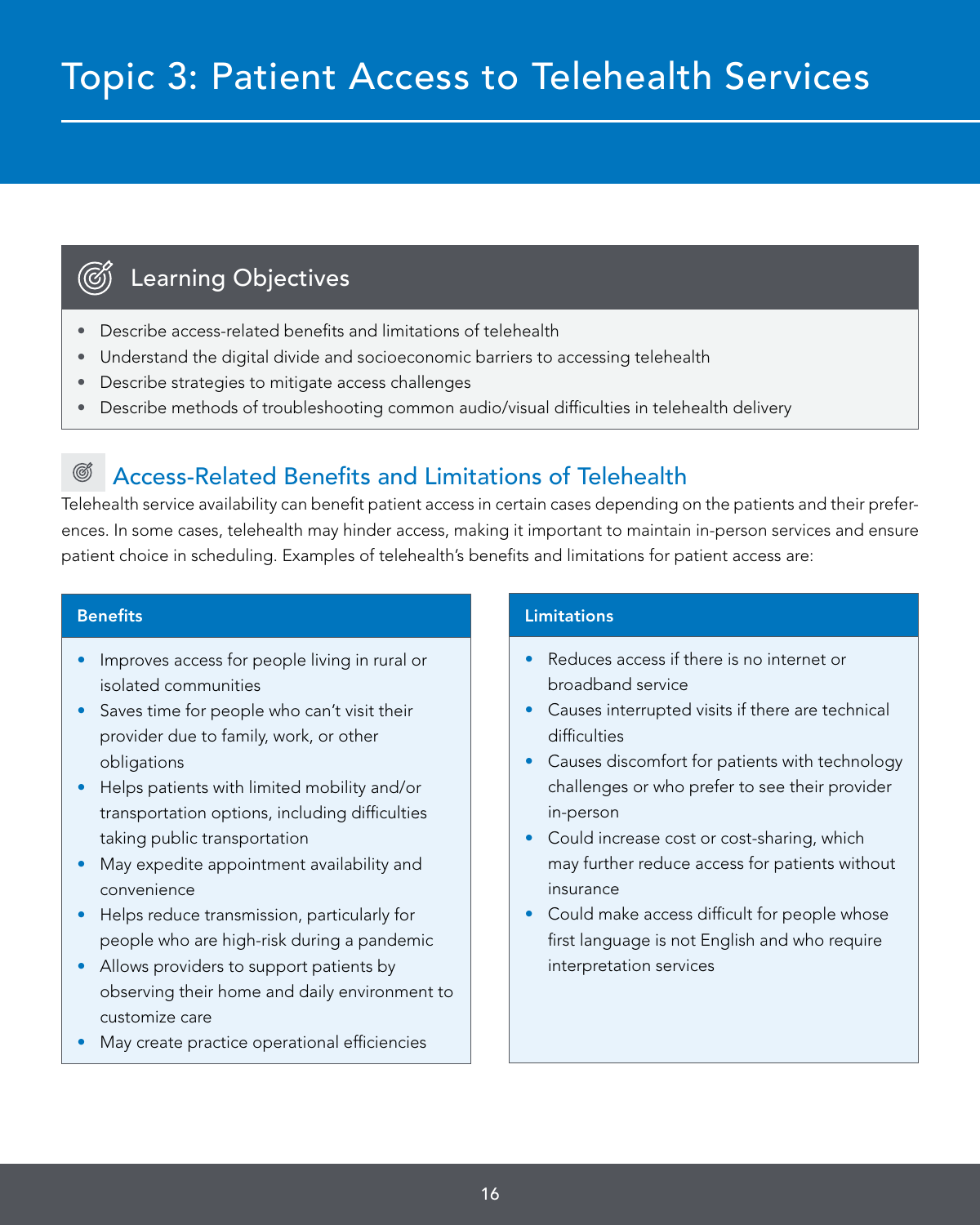#### ඟී The Digital Divide and Socioeconomic Barriers to Accessing Telehealth

Telehealth access can be impacted by the digital divide, the gap between those who have access to computers, internet, and technology, and those who do not. This gap can be linked to socioeconomic circumstances, regions (e.g., rural vs. urban or suburban), age, race, and other demographics.

#### **Regional Access Disparities**

Some rural areas lack internet access. Also, some urban areas lack affordable internet access in certain neighborhoods, where the infrastructure is not available or there is low service quality.

### **Socioeconomic Access Disparities**

Lack of access to the internet is prevalent among individuals living in poverty or financial insecurity. Individuals who have to choose between spending on basic needs and a monthly phone or internet data plan may choose to forego access to technology. These individuals may rely on free internet at libraries or wi-fi in parks or other public areas, which are not ideal locations for telehealth visits due to background noise and a lack of privacy.

### **Racial Access Disparities**

Lack of access to the internet can be prevalent in communities of color, where socioeconomic disparities are persistent. Some of these communities also lack the basic infrastructure needed for affordable internet. Research shows that telehealth access is not equitable across different populations and demographic groups. According to 2021 data, telehealth use rates were lower among people who were uninsured. Additionally, white individuals were more likely to have had a video visit, while people who identified as Latino, Black, Asian, and multiracial had a higher proportion of audio-only visits.

### $\%$  Disparities for People Living with Disabilities

People with visual or hearing impairment, blindness, deafness, cognitive impairment, or developmental disabilities may have significant difficulties using telehealth technology. These individuals may require extra help from the care team plus a caretaker or family member to have a successful telehealth encounter.

### **SAGE Disparities**

Many older adults have difficulties participating fully in telehealth due to lack of access to a computer or mobile device. Others may simply not be comfortable navigating technology and would prefer in-person care.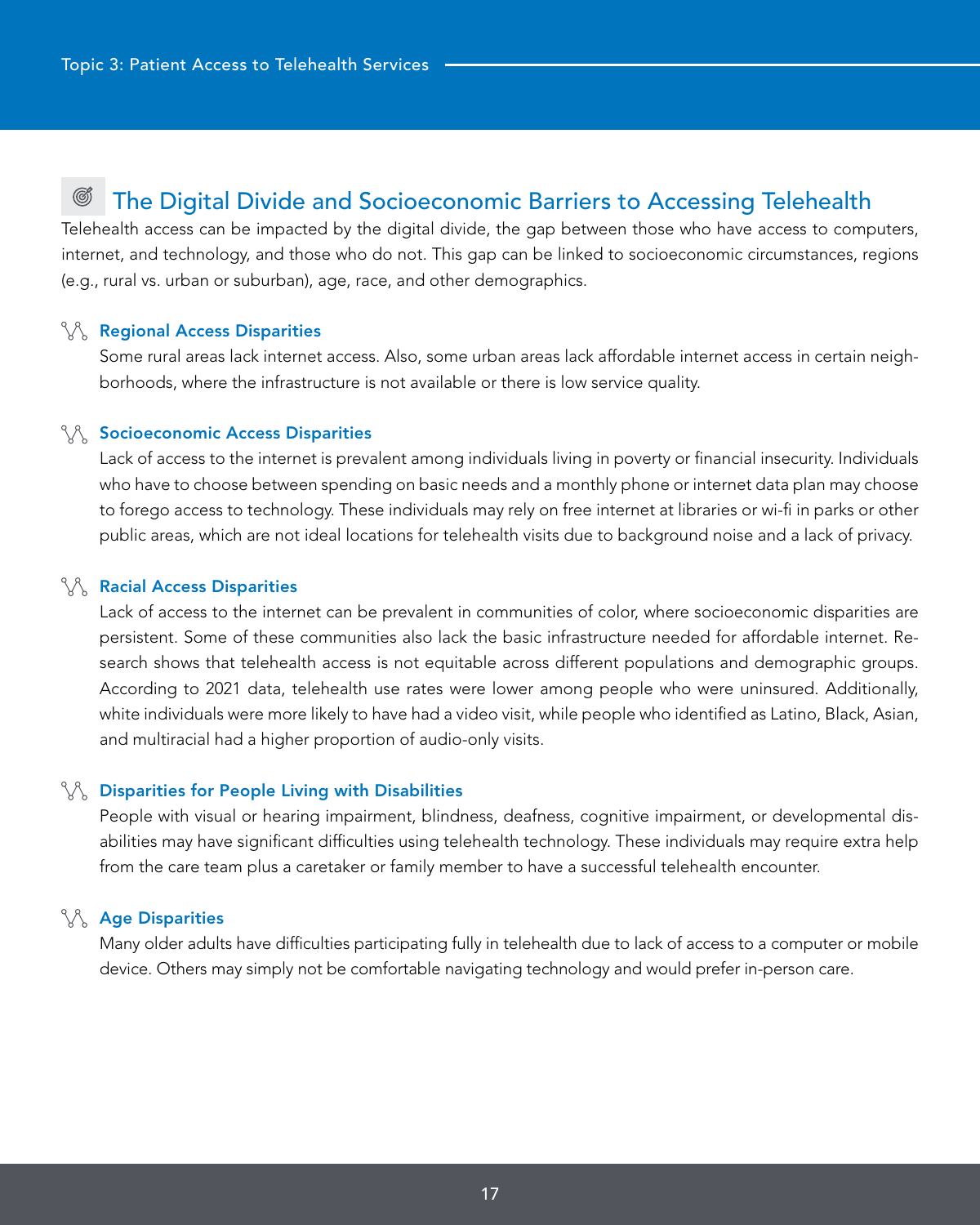#### Ø Strategies to Mitigate Access Challenges

Educating patients on the benefits of telehealth and preparing them for their visit can mitigate access limitations. Important steps that staff may take include:

- Describing to patients what they can expect from a visit
- Asking patients whether they would be comfortable with a telehealth visit, and if not, asking how staff can help make them comfortable
- Identifying the patient's preferred language in advance of the visit and documenting it in the EMR
- Using interpreter services and providing materials in advance in the patient's preferred language
- Teaching patients how to sign up for and log in to the patient portal
- Calling patients a few days before the visit to confirm they have what is needed
- Testing the visit platform with the patient to show them how it works
- Helping patients troubleshoot basic technology issues before calling the hospital IT department or a third party for assistance
- Scheduling in-person visits for patients who prefer them and encouraging patients to use the telehealth modality when they are ready

#### Ø Methods of Troubleshooting Common Audio/Visual Difficulties

As technology solutions are more often found in health care provider settings, basic technology and troubleshooting skills are increasingly important. Care team members should learn how to address potential technical challenges during a telehealth encounter. Providers and patients may feel more comfortable knowing that staff can help with basic issues. Health care provider IT departments can often help resolve these issues, but could disrupt the patient visit.

To troubleshoot, staff must understand basic functionality around the following:

- Checking internet connectivity
- Ensuring use of the proper internet browser
- Turning on speakers, cameras, and other audio/visual equipment
- Checking hardware is properly plugged in
- Using virtual meeting programs (such as Zoom and Microsoft Teams)
- Updating software by restarting a program
- Adjusting background, lighting, sound quality, and framing for video visits

Health care providers recommend that all incoming members of the health care workforce take a course in basic technology.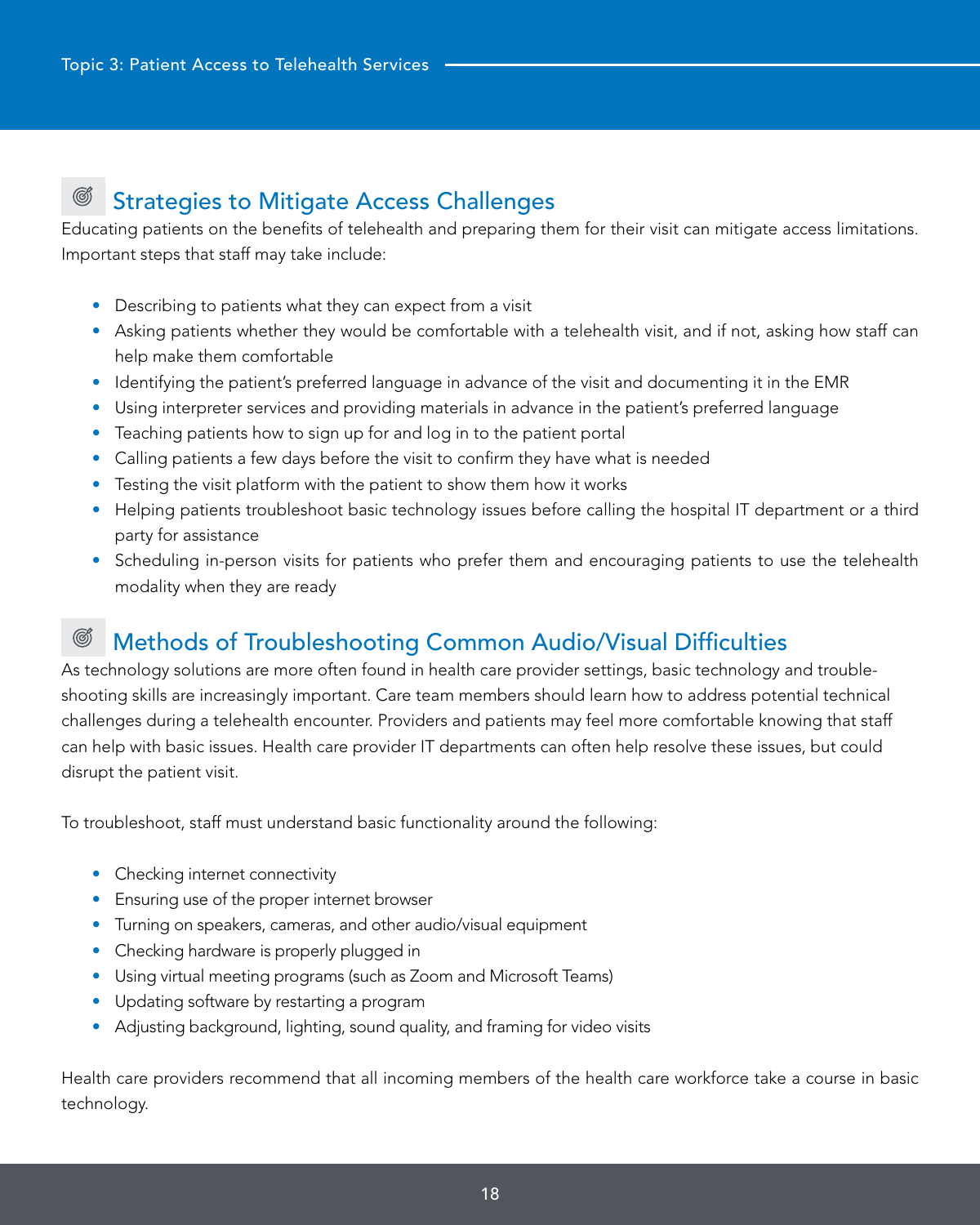## **EQ Additional Resources**

Understanding the Digital Divide and Ensuring Access for All (Healthcare Information and Management Systems Society)

A publication on the digital divide and its impact on health care delivery, particularly as providers adopt new technologies

<https://www.himss.org/resources/understanding-digital-divide-and-ensuring-access-all>

### Overcoming Telehealth Barriers and Engaging Older Adults in Virtual Care (Medpro Group)

A tool listing communication and assistance strategies before, during, and after telehealth appointments to facilitate technology use by older adults

<https://www.medpro.com/telehealth-barriers-for-older-adults>

### Troubleshooting Telehealth Sessions (Access Telehealth)

A video and module exploring telehealth technologies and problem-solving strategies, best practices for environment setup, and solutions to common issues. Access Telehealth is supported by the Rush Center for Excellence in Aging.

<https://accesstelehealthtraining.org/troubleshooting-telehealth-sessions>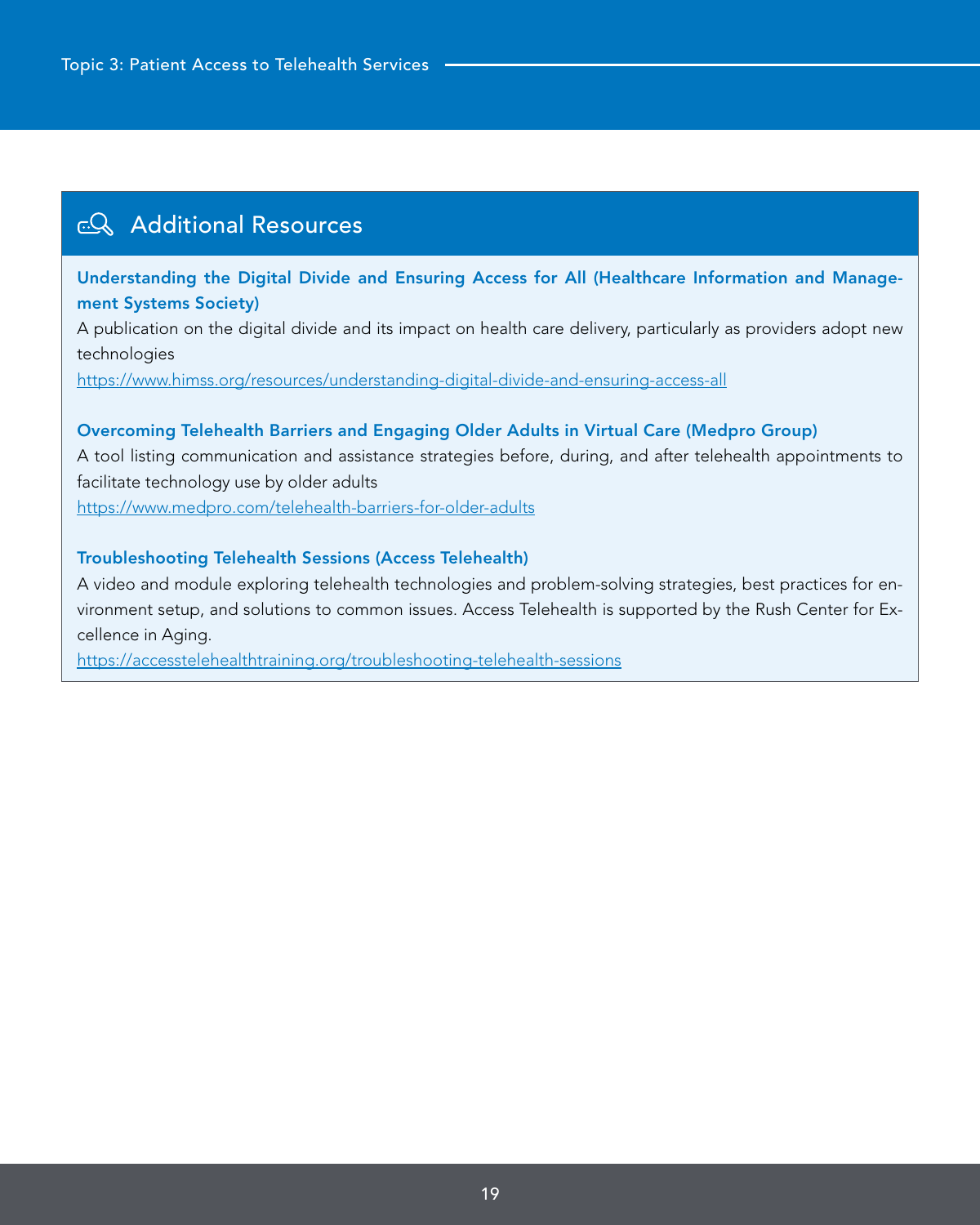<span id="page-19-0"></span>Many hospitals and health systems are developing and expanding their telehealth capabilities and may be assisted by training resources intended for a provider audience. The below are resources that can be incorporated into provider trainings.

## Resources that Provide a Telehealth Overview

### Getting Started with Telehealth (US Department of Health and Human Services [HSS])

Telehealth resources and guidelines for health care providers, including doctors, practitioners, and hospital staff to introduce and prepare patients for telehealth services <https://telehealth.hhs.gov/providers/getting-started/>

### Telehealth for Providers: What You Need to Know (CMS)

A toolkit for providers on telehealth best practices, considerations, Federal/state policies, and billing recommendations <https://www.cms.gov/files/document/telehealth-toolkit-providers.pdf>

## Resources for Developing a Telehealth Program

### General Provider Telehealth and Telemedicine Tool Kit (CMS)

A toolkit for providers on choosing telemedicine vendors, establishing a permanent telemedicine program, monitoring patients remotely, and developing documentation tools <https://www.cms.gov/files/document/general-telemedicine-toolkit.pdf>

### Northeast Telehealth Resource Center: Roadmap for Planning Development of Telehealth Services

Guidelines and recommendations for planning and developing telehealth programs [https://netrc.org/wp-content/uploads/2015/04/netrc-roadmap-for-planning-development-of-clinical-telemedicine](https://netrc.org/wp-content/uploads/2015/04/NETRC-Roadmap-for-Planning-Development-of-Clinical-Telemedicine-Services-2014.pdf)[services-2014.pdf](https://netrc.org/wp-content/uploads/2015/04/NETRC-Roadmap-for-Planning-Development-of-Clinical-Telemedicine-Services-2014.pdf)

### Telemedicine Toolkit (American Health Information Management Association)

A toolkit providing guidance, references, and requirements for organizations to implement, expand, and sustain telemedicine/telehealth programs

[https://healthsectorcouncil.org/wp-content/uploads/2018/08/ahima-telemedicine-toolkit.pdf](https://www.medpro.com/telehealth-barriers-for-older-adults)